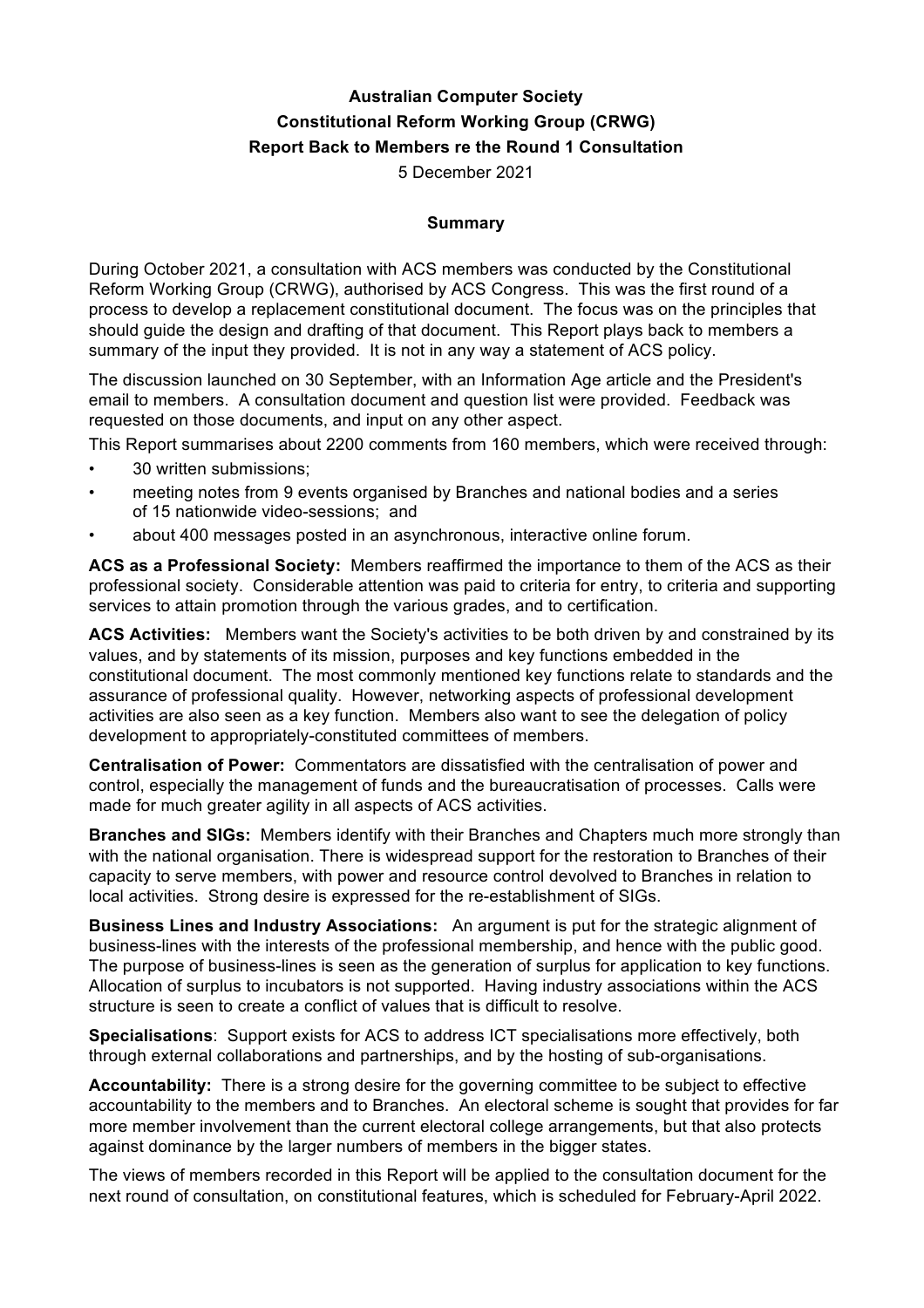# **CONTENTS**

 $\_$  ,  $\_$  ,  $\_$  ,  $\_$  ,  $\_$  ,  $\_$  ,  $\_$  ,  $\_$  ,  $\_$  ,  $\_$  ,  $\_$  ,  $\_$  ,  $\_$  ,  $\_$  ,  $\_$  ,  $\_$  ,  $\_$  ,  $\_$  ,  $\_$  ,  $\_$  ,  $\_$  ,  $\_$  ,  $\_$  ,  $\_$  ,  $\_$  ,  $\_$  ,  $\_$  ,  $\_$  ,  $\_$  ,  $\_$  ,  $\_$  ,  $\_$  ,  $\_$  ,  $\_$  ,  $\_$  ,  $\_$  ,  $\_$  ,

| <b>Summary</b>                                                                                                                                                                                                                                                           | j.                                                      |
|--------------------------------------------------------------------------------------------------------------------------------------------------------------------------------------------------------------------------------------------------------------------------|---------------------------------------------------------|
| <b>Introduction</b>                                                                                                                                                                                                                                                      | 1                                                       |
| $\mathbf 1$ .<br><b>ACS as a Professional Society</b><br>The Society is of, and governed by, Professional Members,<br>1.1<br>for the Public Good<br>1.2 Criteria for Membership<br>1.3<br>The Branches as the Conduit between Members and the Society                    | $\overline{2}$<br>$\overline{2}$<br>$\overline{2}$<br>3 |
| <b>ACS Activities</b><br>2.<br>2.1<br>Values<br>$2.2\phantom{0}$<br>Scope, Mission and Purposes<br><b>Key Functions</b><br>2.3                                                                                                                                           | 4<br>4<br>4<br>4                                        |
| <b>ACS Business-Lines</b><br>3.<br><b>The Principles</b><br>3.1<br>Innovation, and ACS Labs<br>3.2<br>3.3<br><b>Industry Associations, and ADMA Division</b>                                                                                                             | 6<br>6<br>6<br>$\overline{7}$                           |
| <b>ACS Internal Structures</b><br>4.<br>4.1<br>Governance<br><b>National Structures</b><br>4.2<br>4.3<br><b>Regional Structures</b>                                                                                                                                      | 8<br>8<br>8<br>9                                        |
| 5.<br><b>The ACS Governing Committee</b><br>5.1<br>Composition<br>The Electoral Scheme<br>5.2<br>5.3<br><b>Effective Accountability Measures</b><br>The Matters of Greatest Importance to Members<br>5.4<br>Delegation to and Accountability of Groups of Members<br>5.5 | 11<br>11<br>11<br>11<br>$12 \overline{ }$<br>12         |
| <b>Conclusions</b>                                                                                                                                                                                                                                                       | 13                                                      |

#### **Appendices:**

- 1A: Summary of the Project Process and Conduct
- 1B: Working Group Composition
- 1C: Engagement Plan
- 1D: Analysis Phase Plan and Guidelines
- 1E: Outline Project Calendar
- 1F: Online Forum Evaluation Report

### **Annexes:**

- 1: The Unprocessed Input from Members
- 2: The Allocation of All Input into Tag-Files
- 3: The Analysis Files containing Summaries of the Tag-Files
- 4: The Story-Lines from the Analysis Files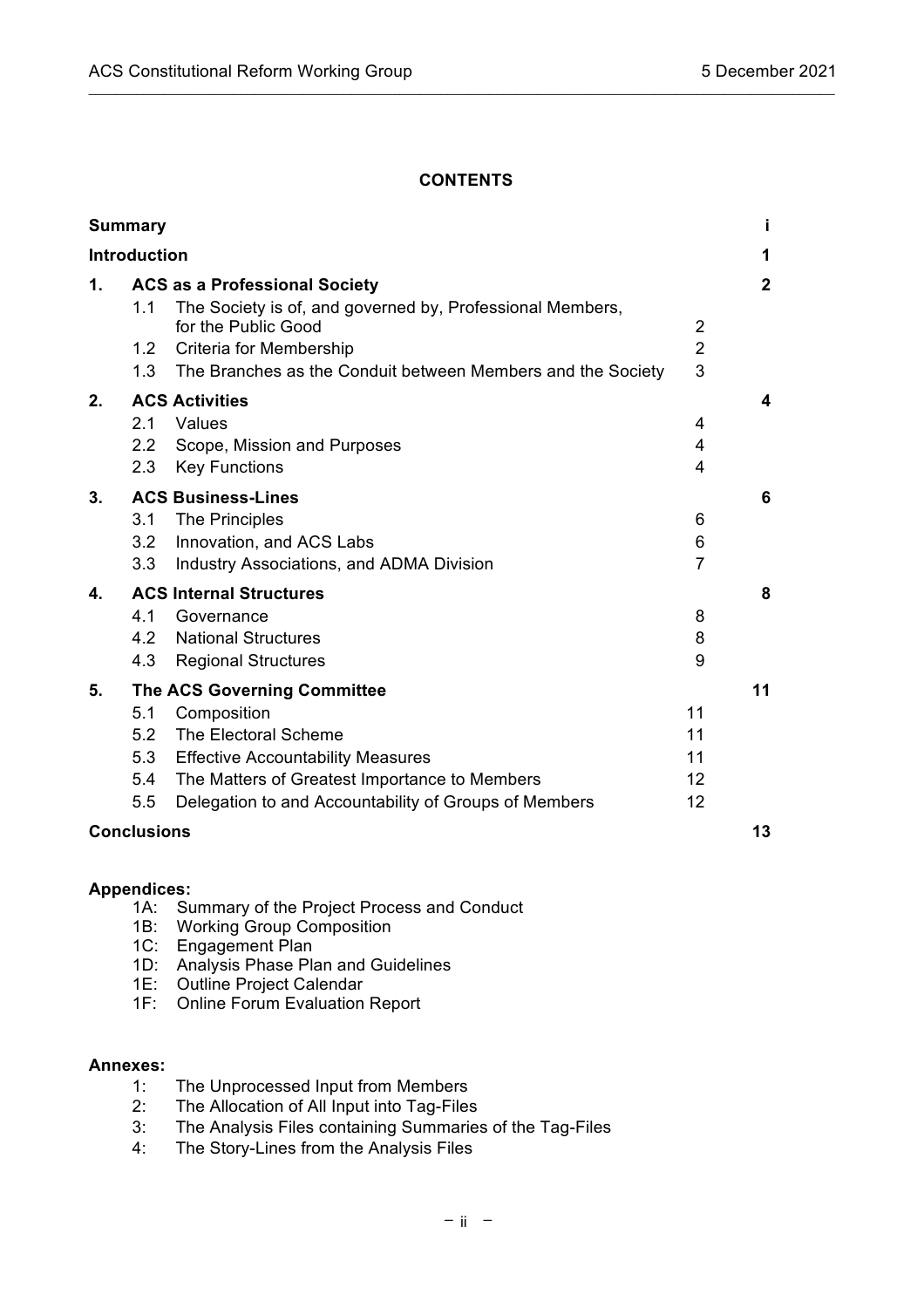#### **Introduction**

This Report presents back to ACS members what the participants in the consultation process of October 2021 say they want their Society to look like.

 $\mathcal{L}_\mathcal{L} = \{ \mathcal{L}_\mathcal{L} = \{ \mathcal{L}_\mathcal{L} = \{ \mathcal{L}_\mathcal{L} = \{ \mathcal{L}_\mathcal{L} = \{ \mathcal{L}_\mathcal{L} = \{ \mathcal{L}_\mathcal{L} = \{ \mathcal{L}_\mathcal{L} = \{ \mathcal{L}_\mathcal{L} = \{ \mathcal{L}_\mathcal{L} = \{ \mathcal{L}_\mathcal{L} = \{ \mathcal{L}_\mathcal{L} = \{ \mathcal{L}_\mathcal{L} = \{ \mathcal{L}_\mathcal{L} = \{ \mathcal{L}_\mathcal{$ 

This was the first of a series of consultation rounds with the membership, which are to culminate in the recommendation of a new constitutional document. The project is being run by a Working Group of senior members of the Society with significant experience in constitutional matters, which was appointed by ACS Congress in mid-2021.

The focus of the first consultation round was members' requirements. The discussion did not look backwards at the existing constitutional document (the ACS Rules), because the Rules are widely regarded as problematic in both design and expression. Instead, the question was asked of members 'what principles do you think should guide the development of a new constitution?'.

The consultation process was launched on 30 September 2021, with an article in Information Age, and an email from the President to all members, pointing members to the landing-page at crwg.acs.org.au. This provided access to the 9-page consultation document and a list of questions.

A channel was provided for written submissions, of which 30 were received. Events were organised by a number of Branches, Branch Executive Committees, and national committees, Boards and SIGs. The COVID-era norm of video-conferencing was applied in a series of meetings facilitated by Working Group members. The notes from 24 events provided a great deal of information about members' views.

The most active discussion channel, however, was an online forum established by the Working Group using the groups.io service. A total of about 400 messages were exchanged in the forum, in about 40 threads, with a 38-strong tag-set enabling cross-referencing across topic-areas.

The original intention was for the consultation to run for the month of October. The ongoing interest was such that a second round of input-gathering was performed on 12 November. In all, just over 200 people participated, many in more than one of the channels, and just over 160 of them contributed content into the pool. The Appendix to this Report provides access to the Working Group's Terms of Reference, and descriptions of the project method.

As with any undertaking of this kind, some caveats are necessary. Of about 5,000 Professional Division members and about 5,000 Associates eligible to vote in ACS General Meetings, only about 2-4% participated in the consultation. This seemingly tiny proportion in part reflects the fact that constitutional matters are deathly boring for most human beings. In addition, active participation in such discussions depend on having achieved a reasonable level of understanding about the nature and operations of a complex professional society, and on being willing to grapple with somewhat abstract and even abstruse structures and processes.

Caution is urged in interpreting the contents of this Report. Being a first round discussion, the questions were only lightly structured. A wide range of topics is addressed, in varying language. Some topics show a considerable degree of commonality of view, in many case with a few outliers, whereas other topics evidence more diversity of sentiment. The Working Group's view is, however, that the body of input in this Report is of enormous value in charting the Society's future course.

Many comments made during the consultation will not directly affect the design of constitutional features. Many of them are included in this Report, however, because they provide vital background, conveying the kind of Society to which contributors to the consultation process want to belong.

The Report presents members' input in five sections. It is supported by Appendices. These are rounded out by Annexes containing the raw content and the three successive phases of sorting and sifting that were undertaken in order to extract the story in the Report. The purpose of the Annexes is to satisfy the requirements of auditability, and traceability from raw comments onwards.

The later rounds of consultation will move on from this first requirements phase to consider the various features of a new constitutional document (equivalent to conceptual design) and then the clauses that will implement those features in the desired manner (detailed design). The consultation document to stimulate discussion in round 2, intended for release in early February 2022, will reflect the guidance that members have provided in this first round.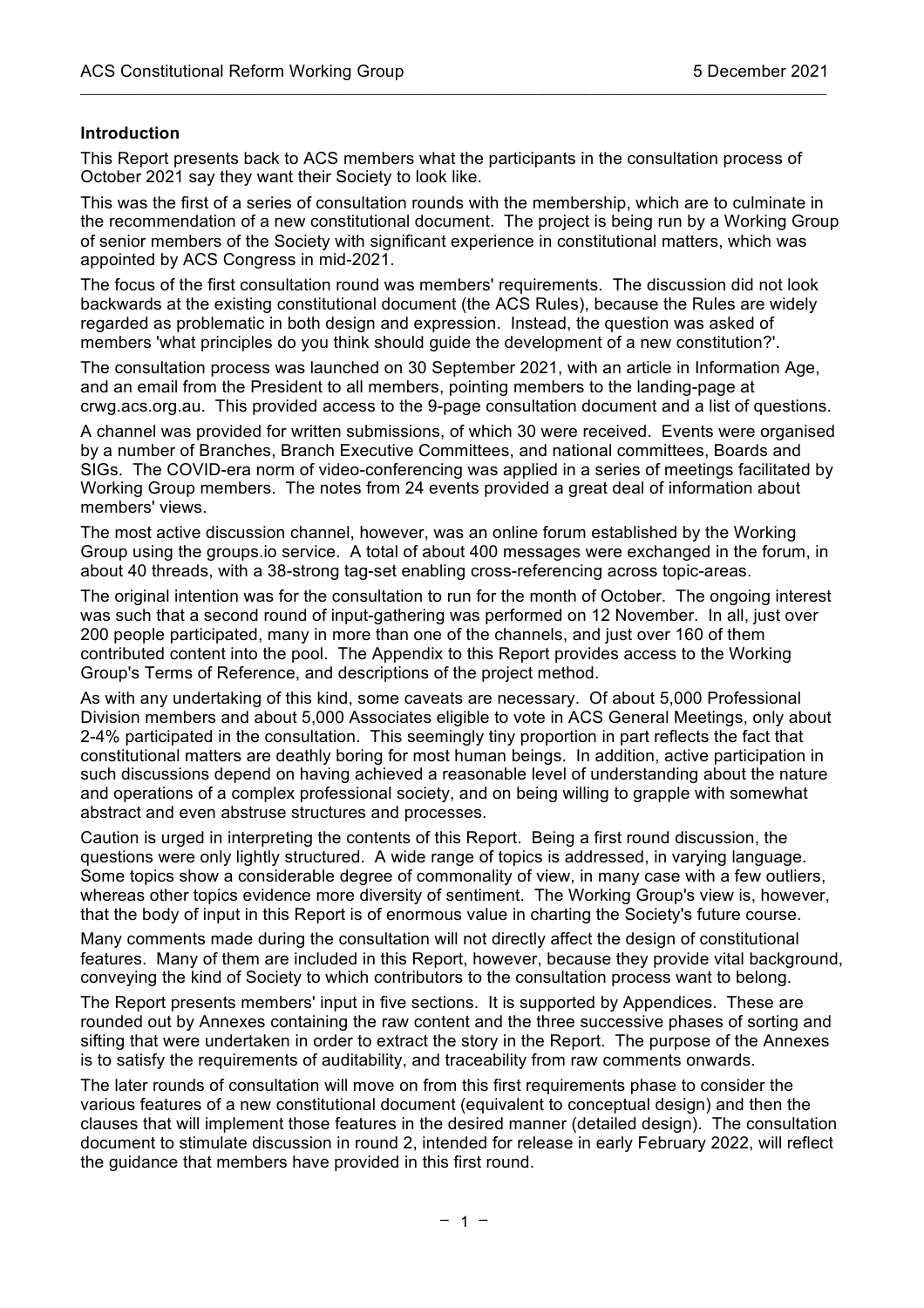### **1. ACS as a Professional Society**

This first section of the Report draws together comments made in relation to the profession, professionals and the professional Society.

 $\mathcal{L}_\mathcal{L} = \{ \mathcal{L}_\mathcal{L} = \{ \mathcal{L}_\mathcal{L} = \{ \mathcal{L}_\mathcal{L} = \{ \mathcal{L}_\mathcal{L} = \{ \mathcal{L}_\mathcal{L} = \{ \mathcal{L}_\mathcal{L} = \{ \mathcal{L}_\mathcal{L} = \{ \mathcal{L}_\mathcal{L} = \{ \mathcal{L}_\mathcal{L} = \{ \mathcal{L}_\mathcal{L} = \{ \mathcal{L}_\mathcal{L} = \{ \mathcal{L}_\mathcal{L} = \{ \mathcal{L}_\mathcal{L} = \{ \mathcal{L}_\mathcal{$ 

### **1.1 The Society is of, and governed by, Professional Members, for the Public Good**

In the terms of the Australian Council of Professions' definition of a profession, the members who contributed strongly support ACS being and continuing to be a professional society, of professionals, governed by professionals, for professionals and the public.

Members recognise the obligations of a professional body to society as a whole, and of individual professionals to apply their expertise in the interest of others. Underpinning this is a strong ethical base that emphasises the use of technology to improve people's lives. Examples of key functions perceived as being performed in the public interest include:

- professional standards and course accreditation;
- contributions to technical standards;
- policy advice;
- public information; and
- mentoring.

Some members argue that ACS must be more strongly committed to playing a part in solving the big problems facing humanity such as climate change, sustainability and mental health, and making the world a better place for the next generation.

Members note that there are challenges involved in forming the Society's public policy positions, and are looking for improvements to the mechanisms for achieving consensus.

Members express dismay at the low standard of the Society's own application of ICT, when it should be seen to be a leader, and its systems as exemplars.

Reflecting the commitment to being a profession and a society, the dominant view is that ACS's members are, and must continue to be, people. Corporations are vital to the economy, but the role of the Society is seen as social, economic and ethical in nature. As a result, many members consider that companies should not be members of ACS, and have serious problems with the idea of industry associations being embedded within the Society.

#### **1.2 Criteria for Membership**

Members perceive that a key function of the professional society is the establishment and maintenance of thresholds for the various levels of professional membership. The ICT field is increasingly diverse, and change is rapid, but many contributors see the Society as being too slow to recognise and address developments. Flexibility and adaptability are necessary in both the definition of the Core Body of Knowledge (CBOK) and the recognition of new specialisations.

Serious concerns were expressed by many members about:

- the ongoing decline in Professional Division membership; and
- the boosting of claimed membership numbers by including unqualified Associates and gratis guest members.

One of the reasons for the decline in numbers is seen to be the limited value that membership delivers, and the low regard of employers for ACS membership and certification. Members want the benefits for Professional Division membership to be designed to appeal to the self-interest of the prospective professional member. Some members aspire to a position, like other professional organisations, where professional grade membership is seen as a criterion for employment.

Areas in which members express the desire for change are:

- eligibility criteria for entry to all grades;
- attractiveness to the (mostly young) entrants to the field: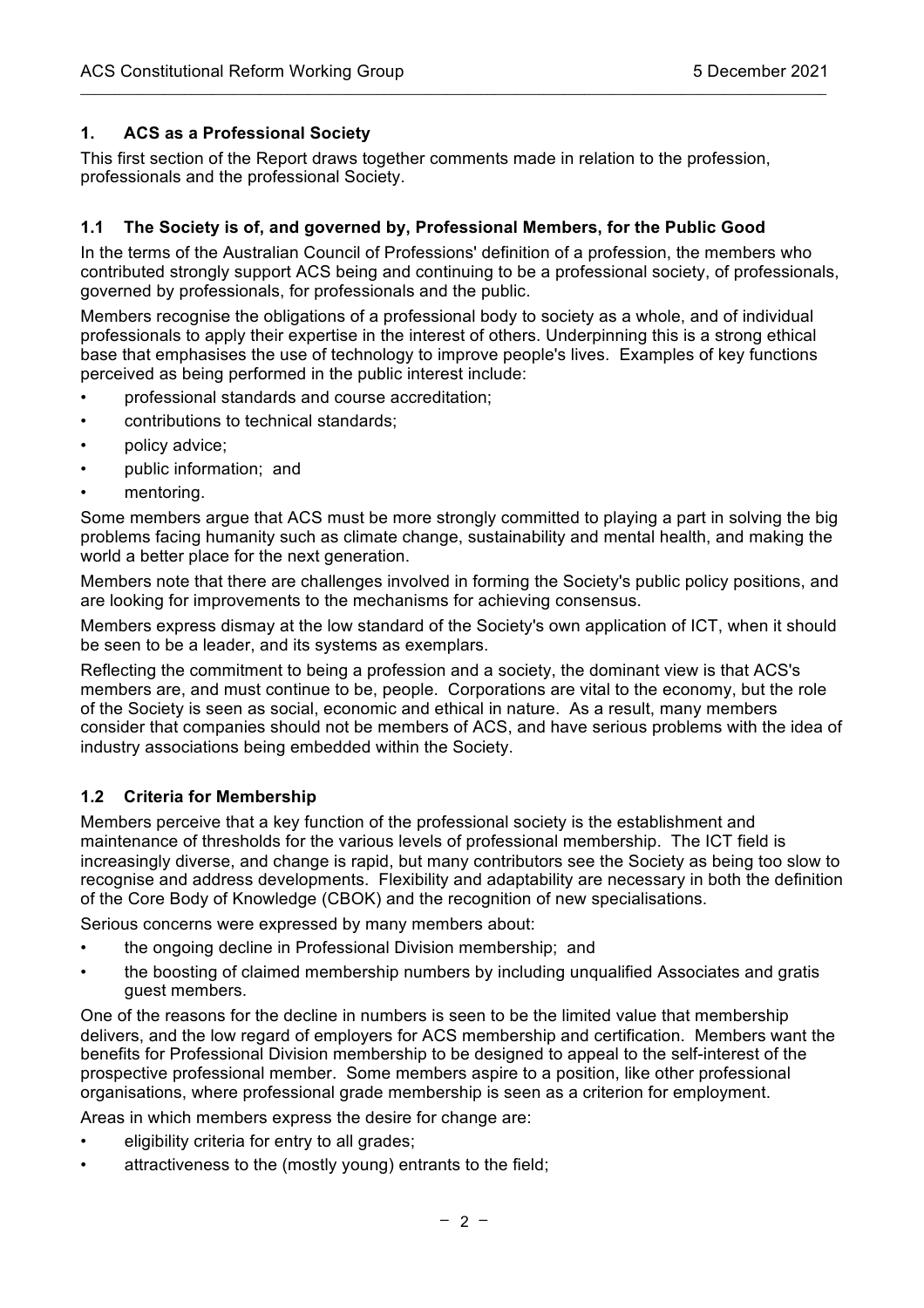- thresholds for promotion through the levels of membership;
- pathways to, and support for achieving, certification; and
- activism on key issues, and hence exposure to target audiences.

The Associate grade was the subject of many comments. There is an overwhelming desire to clearly distinguish professional membership from the Associate grade. The view was expressed that the various categories of people in the Associate grade need to be better understood, with some needing encouragement and support to progress into the Professional Division.

 $\mathcal{L}_\mathcal{L} = \{ \mathcal{L}_\mathcal{L} = \{ \mathcal{L}_\mathcal{L} = \{ \mathcal{L}_\mathcal{L} = \{ \mathcal{L}_\mathcal{L} = \{ \mathcal{L}_\mathcal{L} = \{ \mathcal{L}_\mathcal{L} = \{ \mathcal{L}_\mathcal{L} = \{ \mathcal{L}_\mathcal{L} = \{ \mathcal{L}_\mathcal{L} = \{ \mathcal{L}_\mathcal{L} = \{ \mathcal{L}_\mathcal{L} = \{ \mathcal{L}_\mathcal{L} = \{ \mathcal{L}_\mathcal{L} = \{ \mathcal{L}_\mathcal{$ 

Many members call for future entrants to the Associate grade to not be granted the right to vote, and instead for that to be a motivation for Associates to upgrade. Subject to those provisos, there is widespread support for means for non-ICT-professionals, such as professionals in other fields, managers, ICT users and unqualified enthusiasts, to have access to Associateship, and to the services that ACS provides.

Members made a number of constructive suggestions, including:

- the possibility of a 'Practitioner' grade within the Professional Division for people qualified for MACS but not for CP;
- an 'Executive' grade for C-suite members in the ICT field;
- a 'Technician' grade for hardware and software service and support specialists; and
- a 'Cadet' grade for high-school students that is designed both to enthuse them about ICT and to draw them into the Society's embrace.

### **1.3 The Branches as the Conduit between Members and the Society**

One of the effects of COVID has been to accelerate the take-up of webinars and video-conferencing. This may in time weaken geographically-based bonds. However, few signs of such weakening are apparent from the Round 1 Consultation. Members have always identified with their Branch, but the linkage appears to be even stronger now than in the past.

One reason for this appears to be that members have been distanced by the actions of the ACS national office in recent years. They generally perceive their Branch as the deliverer of value to them, and as the conduit for their voice. Particularly in Queensland, members endorse the effectiveness of Chapters as the means whereby regional activities are stimulated and run.

Many members say they have experienced a decline in the services available to them. The (necessary) switchover to webinars and video-conferences during the COVID period has not been the issue. Indeed, they welcome the increased reach that comes with networked media enabling access to, and in some cases participation in, events occurring outside the member's own Branch. Several members commented on the value this has delivered them during 2020 and 2021.

The more significant factors in the perception of a decline in services appear to have been:

- the disappearance of SIGs;
- the reduction in events, arranged by local Branch members, with a strong focus on professional and social networking; and
- in some Branches, the disappearance of a monthly open meeting and the imposition of charges for events.

Members expressed an overwhelming desire for not merely the retention of the Branches, but also their un-glueing, rejuvenation and re-empowerment. One member sums up this viewpoint:

*"The role of branches should be enshrined in the future constitution, clearly spelling out the relationship between the elected members of the Branch BEC and the salaried Branch Manager"*

Those familiar with BEC operations are concerned about Branch funding arrangements, seeking:

- an end to the current, inflexible budget model; and
- the inclusion in budgets of discretionary amounts for projects that focus on professional members, and take advantage of opportunities emerging during the budget year.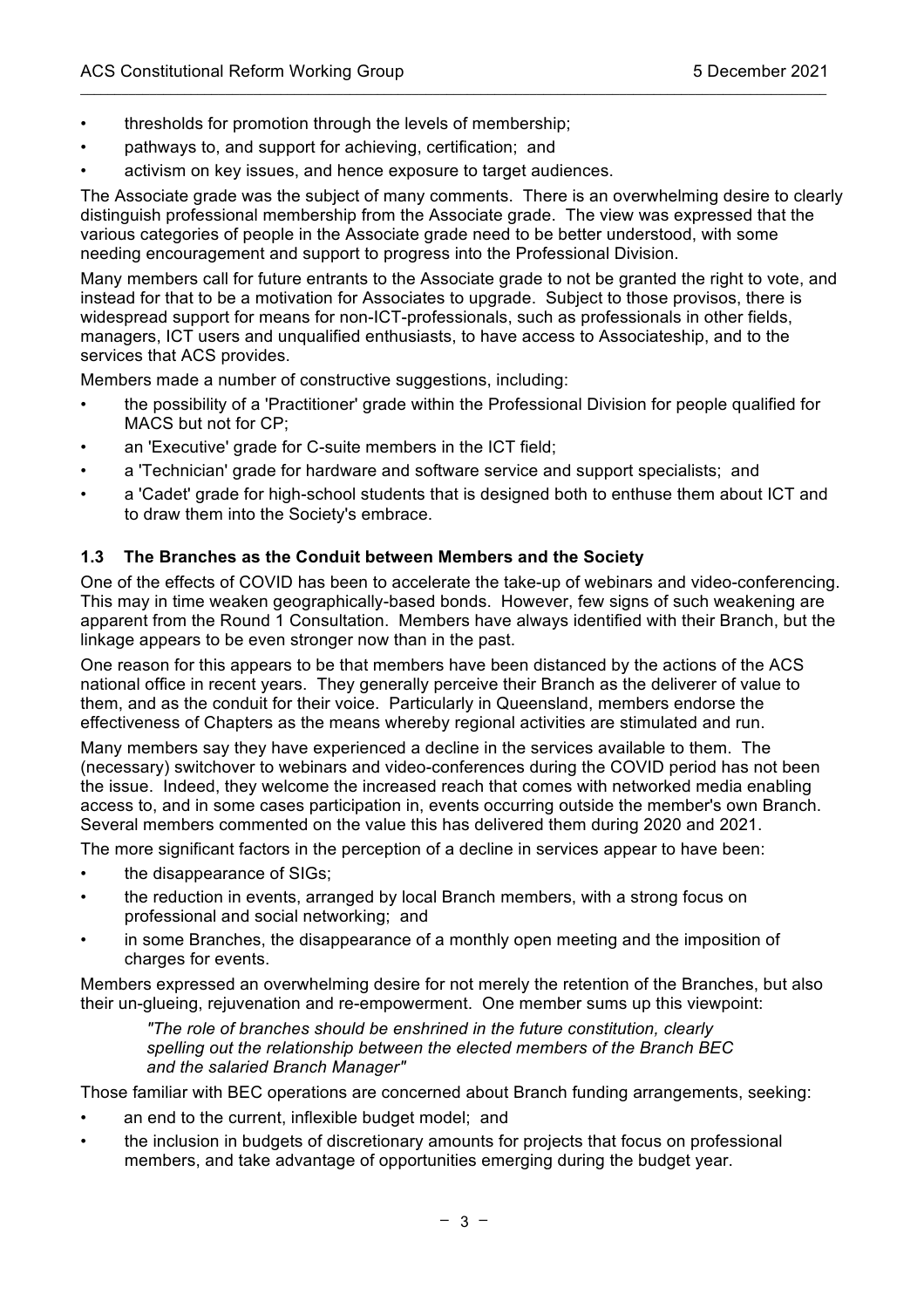### **2. ACS Activities**

This section outlines members' views on the Society's values and the Society's activities, commencing at the abstract level of mission and purposes, then drilling down to its key functions.

 $\mathcal{L}_\mathcal{L} = \{ \mathcal{L}_\mathcal{L} = \{ \mathcal{L}_\mathcal{L} = \{ \mathcal{L}_\mathcal{L} = \{ \mathcal{L}_\mathcal{L} = \{ \mathcal{L}_\mathcal{L} = \{ \mathcal{L}_\mathcal{L} = \{ \mathcal{L}_\mathcal{L} = \{ \mathcal{L}_\mathcal{L} = \{ \mathcal{L}_\mathcal{L} = \{ \mathcal{L}_\mathcal{L} = \{ \mathcal{L}_\mathcal{L} = \{ \mathcal{L}_\mathcal{L} = \{ \mathcal{L}_\mathcal{L} = \{ \mathcal{L}_\mathcal{$ 

Members see the values, mission and purposes as underpinning all ACS activities, and needing to drive decision rationale, and to be the standard against which performance is measured.

#### **2.1 Values**

The foundational value of the professional Society is commitment to the public good, by means of the promulgation of professionalism in the field of ICT, and the provision of services to members and the public, in order to promote and further that professionalism. Members recognise the centrality of this value, as expressed in the first two paragraphs of the ACS Code of Ethics:

#### **1. The Primacy of the Public Interest**

Place the interests of the public above those of personal, business or sectional interests.

#### **2. The Enhancement of Quality of Life**

Strive to enhance the quality of life of those affected by your work.

Concern is expressed by members that these precepts are not embedded in the constitutional document, and neither is the current set of Objects, nor the Society's mission, purposes and key functions that deliver value. This is seen by some members as having been instrumental in a drift in the ACS's behaviour away from the essential commitments of a professional society towards the mind-set of a commercial organisation.

The recent dominance of this mind-set is perceived by many members to have caused the departures of many disillusioned now ex-members, and pushback from remaining members. They perceive corporatisation as representing the abandonment of the Society's values.

The hosting of industry associations concerns many members, because such associations inherently prioritise the interests of profit-making companies over the interests of others, which is in direct conflict with the Society's obligations. One member raises the question as to whether, when the Society acquired industry associations, it required them to adhere to the Society's values.

#### **2.2 Scope, Mission and Purposes**

Discussion of the use of 'information and communications technologies' (ICT) to define the Society's scope identified multiple considerations. The dominant feeling was that, given the absence of any better alternative, ICT should continue as the, or at least the primary, scope-defining term.

The flavour of the current 'Primary Object' (or mission), "to promote the development of Australian information and communications technology resources", was somewhat unsatisfactory to many members. One proposed formulation for the ACS Mission is 'The advancement of ICT technology and practice for the benefit of the community' and another 'The ethical and positive use of computers and information technologies to improve society'.

At the level of 'Secondary Objects' (or purposes), the proposal was advanced that, because of the centrality of professionalism, Society activities must be strategically aligned with the ACS Professional Division Membership. This implies the need for something of a re-set of priorities.

# **2.3 Key Functions**

A wide array of key functions of the Society was discussed. There is very widespread agreement that the mission of advancing computing, information and communications technology and practice leads to the most central functions being:

- the accreditation of courses and institutions:
- validation and certification of individuals' education and expertise; and
- professional education to assist in achieving the necessary levels.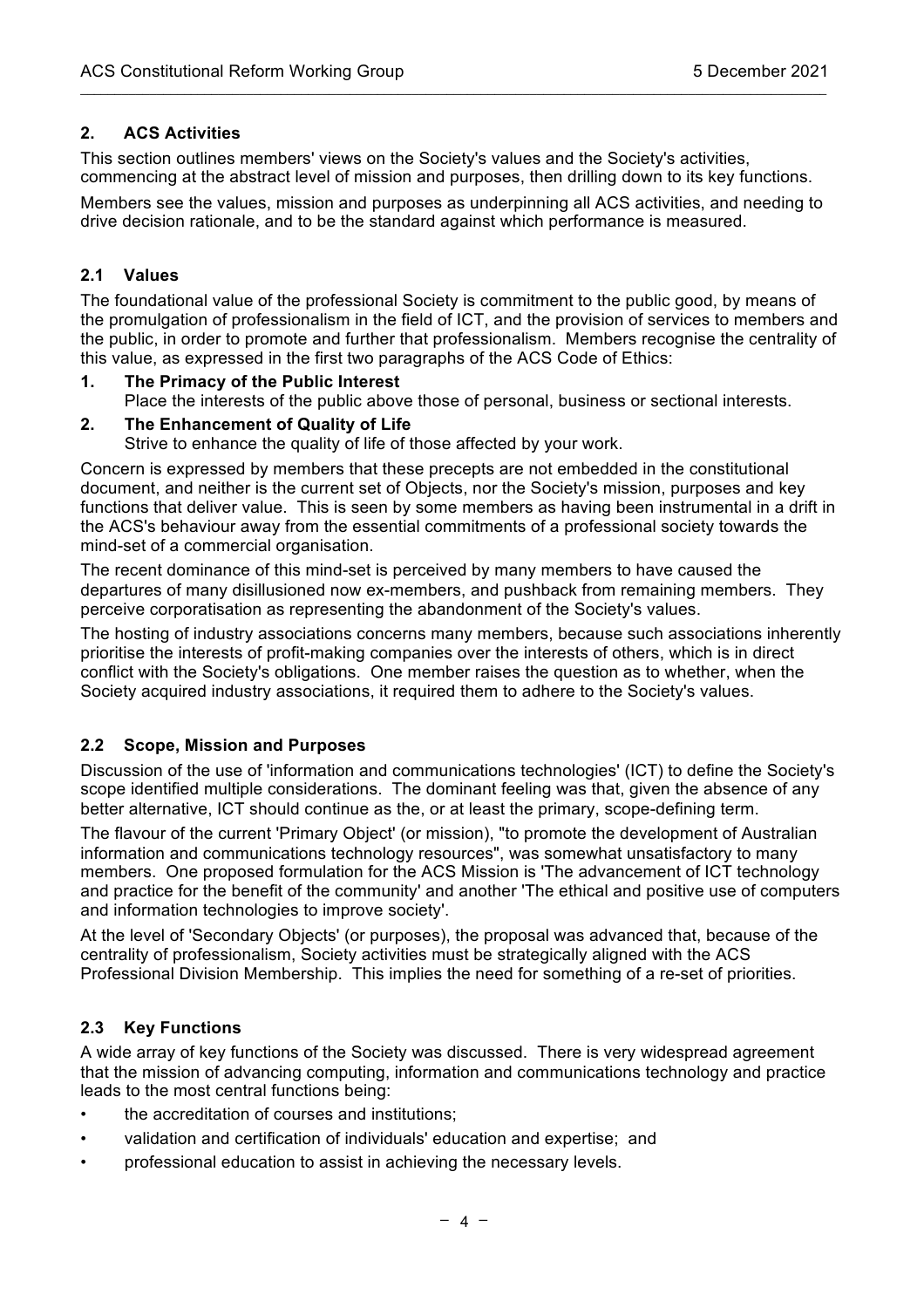Members emphasise the importance of far more agility and flexibility in relation to:

- pathways for achieving certification as CT/CP;
- integration with industry certification;
- constructive approaches to the 'micro-credential' notion; and
- recognition of Rapidly-emerging specialisations.

It is recognised that these depend on the development, extension and maintenance of the quality of the ACS Core Body of Knowledge for ICT Professionals (CBOK).

 $\mathcal{L}_\mathcal{L} = \{ \mathcal{L}_\mathcal{L} = \{ \mathcal{L}_\mathcal{L} = \{ \mathcal{L}_\mathcal{L} = \{ \mathcal{L}_\mathcal{L} = \{ \mathcal{L}_\mathcal{L} = \{ \mathcal{L}_\mathcal{L} = \{ \mathcal{L}_\mathcal{L} = \{ \mathcal{L}_\mathcal{L} = \{ \mathcal{L}_\mathcal{L} = \{ \mathcal{L}_\mathcal{L} = \{ \mathcal{L}_\mathcal{L} = \{ \mathcal{L}_\mathcal{L} = \{ \mathcal{L}_\mathcal{L} = \{ \mathcal{L}_\mathcal{$ 

Other comments by members about key functions are as follows:

- **Skills assessment and ICT career-entry priorities** are perceived to be heavily committed to revenue-generation and hence immigrants, and to be failing the needs of people in Australia. Weaknesses include inadequate support for student members, and insufficient emphasis on the need for employers to step back up to the plate and train their existing employees;
- **Mentoring** is seen as an important element at both entry and higher levels:
- **Networking aspects of professional development activities** are a key function, not a mere side-effect, and some purely social networking activities are also appropriate.
- It is important that coordinated input by professional members be provided to the more important **technical committees of Standards Australia and IFIP**, with reimbursement of expenses available to contributors;
- Whereas few members voice support for **the operation of incubators**, multiple members argue that **innovation** should be supported, by direct grants and by education and standards activities, undertaken in conjunction with universities, governments and industry;
- The enormous value of **SIGs** is mentioned in many different contexts, and their demise is deplored;
- Particularly in the less-large Branches, **EdXN and other visiting speakers** are highly valued;
- A failure to sustain **strategic alignment of the organisation with the professional membership** is evidenced by steep decline in professional membership, associated with the allocation of the increased surplus being applied for purposes other than professional matters and member services;
- The **gifting of gratis associateship to employees and tenants** is highly inappropriate, and devalues professional qualification;
- The absence of **a threshold for Associate membership** is criticised by many members, who argue that voting rights in a professional society must be limited to professional members;
- The absence of **an under-16 'student member' / 'cadet' membership category** is a missed opportunity to attract participation in the mid-High School years;
- **The publication of position papers** is an important activity. These need to be developed by or at least coordinated by professional members, to support public statements on policy issues and public policy input to governments, both directly and via peak bodies;
- Public policy input needs to be complemented by **digestible information for the general public**. This needs to embody a strong ethical perspective that emphasises ICT's use to improve people's lives at personal, organisational and societal levels, with a particular focus on the quality of public-facing systems, and their security in the widest sense;
- **Volunteering by ACS members** is seen as a key function that is missing from the list and that appears not to be supported by ACS. This is important in post-emergency contexts such as bushfires and floods, and perhaps also ongoing contexts, e.g. for those with disabilities and the socio-economically disadvantaged. Support is needed in such forms as communication channels, coordination and facilitation (e.g. through insurance).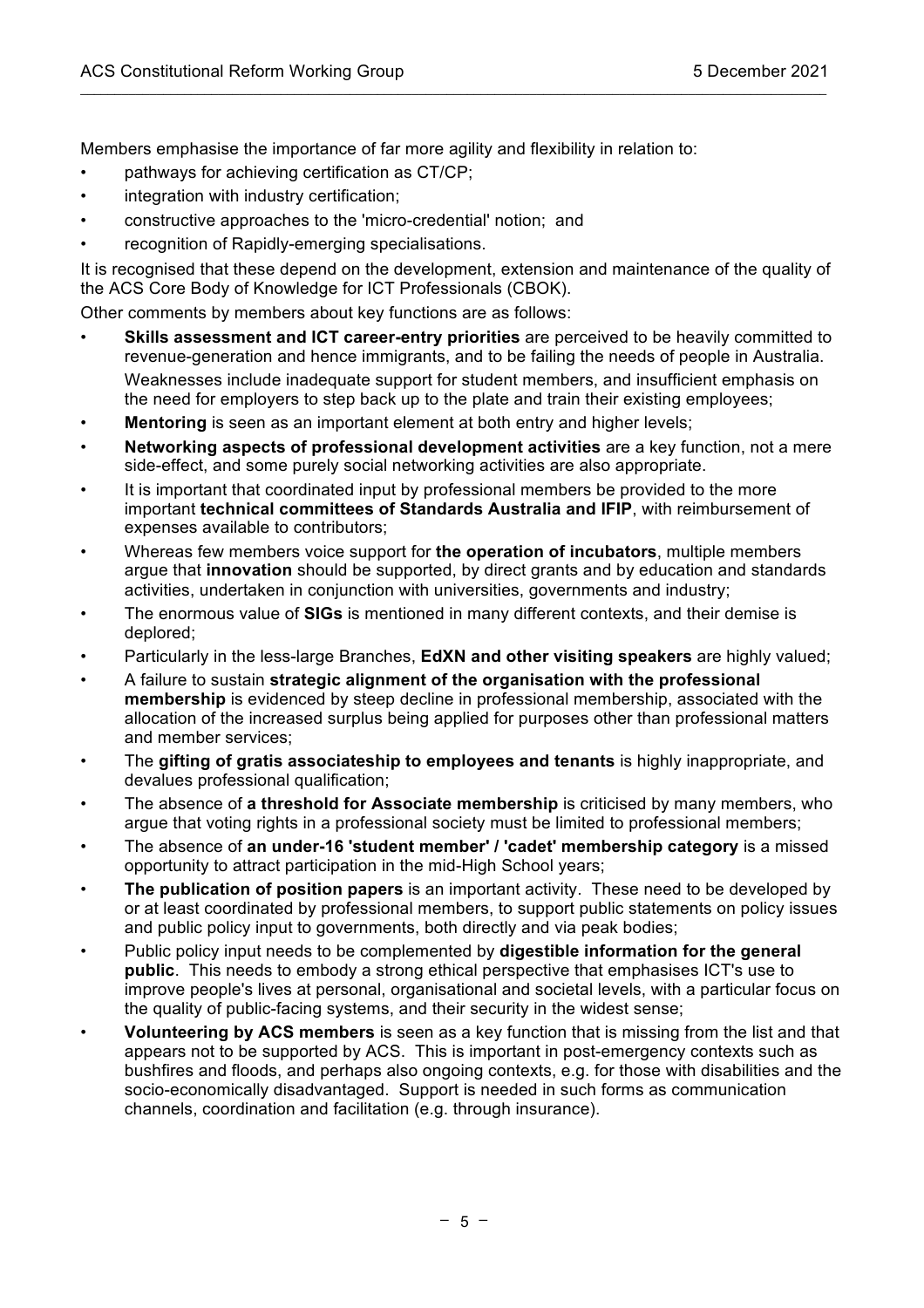### **3. ACS Business-Lines**

The ACS has many key functions to perform. The term 'business-line' is used here to refer to additional activities, which have as a major purpose the achievement of surplus.

 $\mathcal{L}_\mathcal{L} = \{ \mathcal{L}_\mathcal{L} = \{ \mathcal{L}_\mathcal{L} = \{ \mathcal{L}_\mathcal{L} = \{ \mathcal{L}_\mathcal{L} = \{ \mathcal{L}_\mathcal{L} = \{ \mathcal{L}_\mathcal{L} = \{ \mathcal{L}_\mathcal{L} = \{ \mathcal{L}_\mathcal{L} = \{ \mathcal{L}_\mathcal{L} = \{ \mathcal{L}_\mathcal{L} = \{ \mathcal{L}_\mathcal{L} = \{ \mathcal{L}_\mathcal{L} = \{ \mathcal{L}_\mathcal{L} = \{ \mathcal{L}_\mathcal{$ 

### **3.1 The Principles**

Members want business-lines to be consistent with ACS values, mission and purposes, and hence ACS activities must be directed to the public good. In addition, in order to facilitate professionalism, the interests of members need to be addressed. As previously mentioned, one member argued that the principle of 'strategic alignment with the ACS professional membership' needs to be applied, in order to recover the appropriate focus.

Members expect business-lines to be entered into for the prime purpose of supporting the professional activities of the ACS, by generating surplus that can be applied to ACS's key functions, or otherwise providing material benefits to society or the ACS membership. The function of business-lines is not to prop up loss-making business ventures. There is also an expectation of transparency to the membership about where the Society's surplus is allocated.

Members suggest that some forms of business activity that might generate surplus are natural for ACS, and other activities are consistent with professional society values, or at least neutral. Some, however, need to be avoided, because they are inconsistent with the Society's values, mission or purposes, or conflict with key functions.

When ACS considers commencing or acquiring substantial business-lines, members want protections to exist against the pursuit of agendas that do not align with that of the ACS. Members are far from satisfied that any governing committee with inadequately-controlled power can be trusted to make major decisions about new business-lines in the absence of:

- clarity about the evaluation criteria to be applied;
- assurance that those criteria are actually being applied;
- adequate transparency about the initiatives being considered, in advance of the decision;
- meaningful engagement processes; and
- effective accountability mechanisms, so that safeguards exist against inappropriate initiatives.

Some members believe that sufficient constraints can be established within the constitutional document, but other members are sceptical about that proposition.

A number of members argued that business-lines need to be clearly separated from the Society, e.g. in a separately-managed subsidiary subject to governance under ethical investment principles. The purpose of this is to avoid both business-lines becoming the raison d'être for the Society's existence, and exposure of the Society to reputational damage or monetary loss.

#### **3.2 Innovation, and ACS Labs**

Members agree that ACS should support innovation. The issue is how this should be done.

In relation to direct involvement by ACS in the IR&D and commercialisation pipeline, a majority of the members who commented are dubious. Because innovation is consistent with the Society's values, it could be considered even if it is a reliably breakeven operation, but not if it is materially lossmaking. If incubators or accelerators were a business-line that generates surplus, more respondents might favour ACS operating them; but, even then, arguments are made for:

- a transparent engagement process to be conducted with members prior to launch of such a business-line;
- the Division to be aligned to providing benefits to members;
- structural separation from the main body of the professional Society; and
- operational results to be transparent to members.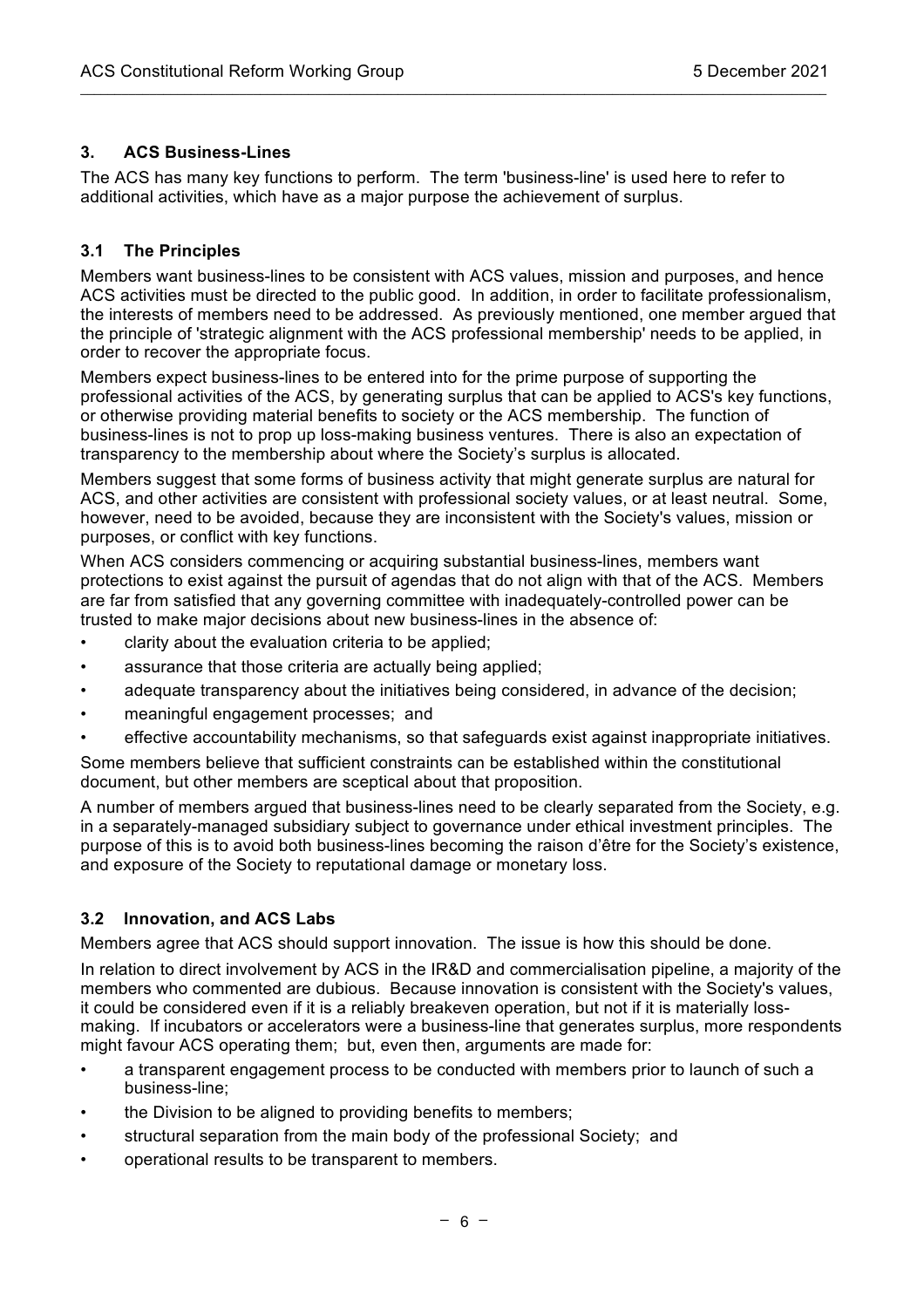As it stands, the dominant perception is that Labs Division is a value-added form of real estate management that should be performed primarily by universities, business organisations and government organisations that can share their resources and, importantly, can capitalise on the interaction with start-up innovators.

 $\mathcal{L}_\mathcal{L} = \{ \mathcal{L}_\mathcal{L} = \{ \mathcal{L}_\mathcal{L} = \{ \mathcal{L}_\mathcal{L} = \{ \mathcal{L}_\mathcal{L} = \{ \mathcal{L}_\mathcal{L} = \{ \mathcal{L}_\mathcal{L} = \{ \mathcal{L}_\mathcal{L} = \{ \mathcal{L}_\mathcal{L} = \{ \mathcal{L}_\mathcal{L} = \{ \mathcal{L}_\mathcal{L} = \{ \mathcal{L}_\mathcal{L} = \{ \mathcal{L}_\mathcal{L} = \{ \mathcal{L}_\mathcal{L} = \{ \mathcal{L}_\mathcal{$ 

### **3.3 Industry Associations, and ADMA Division**

There was widespread agreement that ACS needs to have engagement with industry associations and constructive relationships with them, but the dominant view of those commenting on this aspect was that ownership was not appropriate, with a majority of those members arguing for divestment, but in a responsible and orderly manner, ensuring transitional arrangements are made to sustain value of all kinds for all participants.

From the consultation as a whole, it is clear that most members feel strongly that ACS is a professional membership-based society of people, and not an organisationally focussed association. Further factors giving rise to the considerable opposition to the inclusion of industry associations within the Society are:

- the potential conflict between organisational values and missions;
- doubts about whether industry associations are able to provide benefits to ACS members; and scepticism about financial viability.
- However, a minority of the contributors on this topic would accept industry associations within ACS, provided that:
- they are maintained at arm's length (although what this means has not been clearly defined);
- they provide benefits to ACS members, such as professional development included within membership fees or available to members at low cost; and
- the cost to ACS is small.

More members might accept industry associations within ACS if the associations were required to subscribe to adherence to the Society's values and Code of Ethics. This would, however, involve them prioritising the interests of the public over the interests of the companies participating in the association.

The suggestion was made that ACS develop and operate an 'association as a service' platform, delivered through an ACS subsidiary, for fee, with industry associations as clients.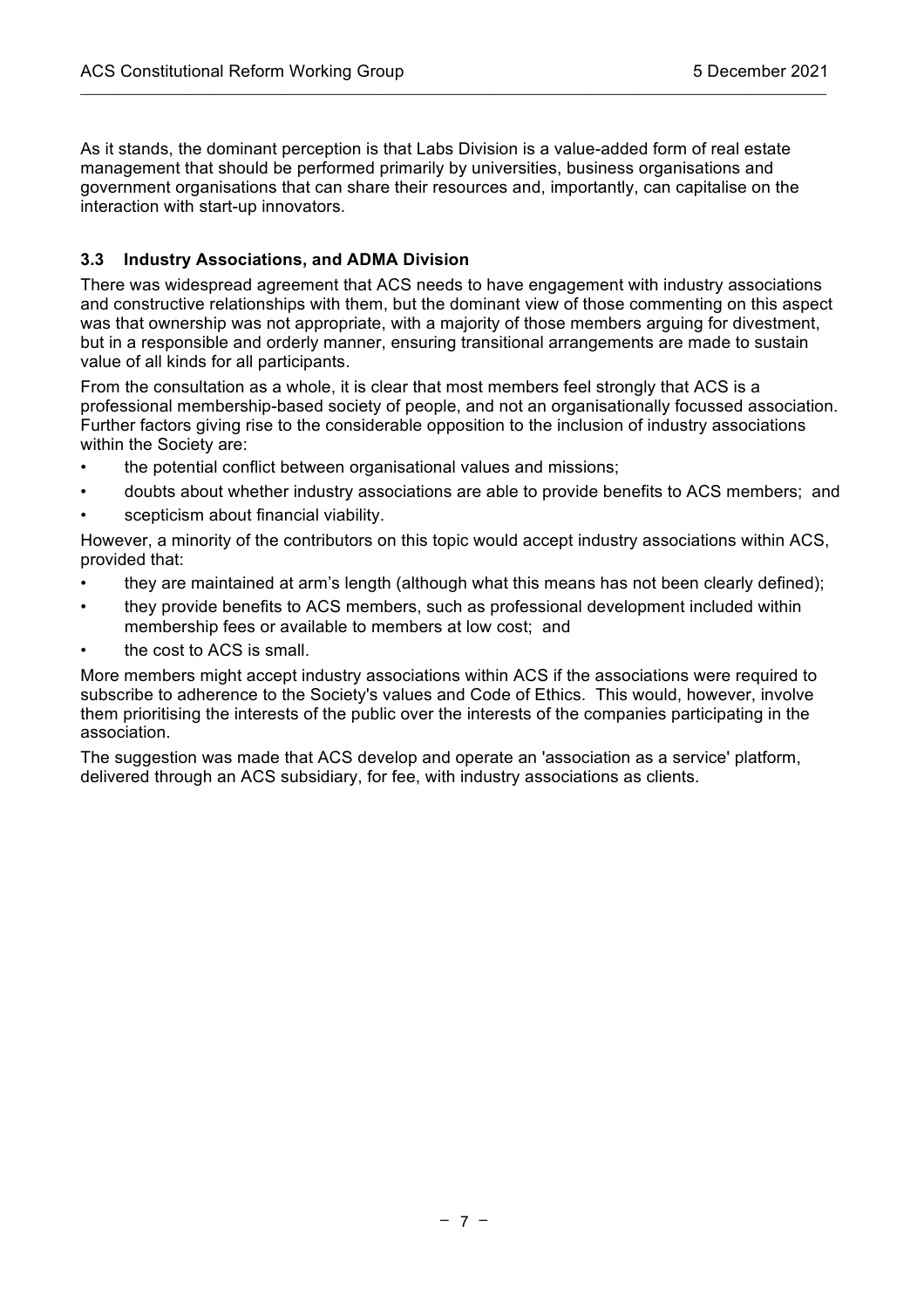### **4. ACS Internal Structures**

This section addresses members' views on governance, national structures and regional structures.

 $\mathcal{L}_\mathcal{L} = \{ \mathcal{L}_\mathcal{L} = \{ \mathcal{L}_\mathcal{L} = \{ \mathcal{L}_\mathcal{L} = \{ \mathcal{L}_\mathcal{L} = \{ \mathcal{L}_\mathcal{L} = \{ \mathcal{L}_\mathcal{L} = \{ \mathcal{L}_\mathcal{L} = \{ \mathcal{L}_\mathcal{L} = \{ \mathcal{L}_\mathcal{L} = \{ \mathcal{L}_\mathcal{L} = \{ \mathcal{L}_\mathcal{L} = \{ \mathcal{L}_\mathcal{L} = \{ \mathcal{L}_\mathcal{L} = \{ \mathcal{L}_\mathcal{$ 

### **4.1 Governance**

Members noted the need for the new constitution to provide:

- much-improved accountability by the Management Committee;
- far more delegation of powers and funding to groups of members; and
- associated accountability measures.

The term 'groups of members' is intended to encompass not only Boards, national committees, task forces, working groups and SIGs, but also Branch committees, sub-committees and SIGs.

As part of the necessary checks and balances, members called for the Objects, the Mission, the Purposes and the Key Functions of the ACS to be embedded in the constitutional document.

### **4.2 National Structures**

The reduction to three Boards in 2016 is argued by one member to have been a regressive step. The member further argues that there need to be more Boards, each of which:

- has sufficiently specific scope to enable it to achieve focus:
- has authority to act within its defined area, as a Committee of the governing committee with defined delegations, rather than merely being advisory in nature; and
- is a working board.

Given that the breadth of the Society's scope is enormous and growing, and specialisations are continually changing, it challenging to establish and retain effective coverage of all areas. Members see collaboration as the means to address the need for specialisations.

Widespread support exists for the notion of ACS being an umbrella organisation. However, concern is voiced that:

- sub-organisations need to be professional, and serve individuals not organisations; and
- the risk of drifting away from the nucleus of ICT must be carefully managed.

Some members perceive that the broadening of scope to embrace relevant managerial topics has been accompanied by a softening in technical offerings, and impregnation with marketing-speak. The focus on the core (BOK, accreditation requirements, industry standards) needs to be sustained.

Members perceive ways to support non-core areas as being:

- constructive partnering with compatible professional societies, e.g. by means of:
	- Molls:
	- cross-accreditation of professional education offerings;
	- discounted joint memberships of two or more professional societies; and
	- co-branding of events;
- hosting of compatible professional organisations, e.g. as National SIGs; and
- enabling of the organic proliferation of self-organising groups within ACS, especially as Branch SIGs and virtual communities-of-interest or -practice.

To achieve this, members want the ACS to be organisationally a great deal more agile, and to overcome the current deficit in its internal ICT so as to efficiently provide convenient and effective service-bundles designed to meet the needs of National SIGs. Branch SIGs and virtual communities.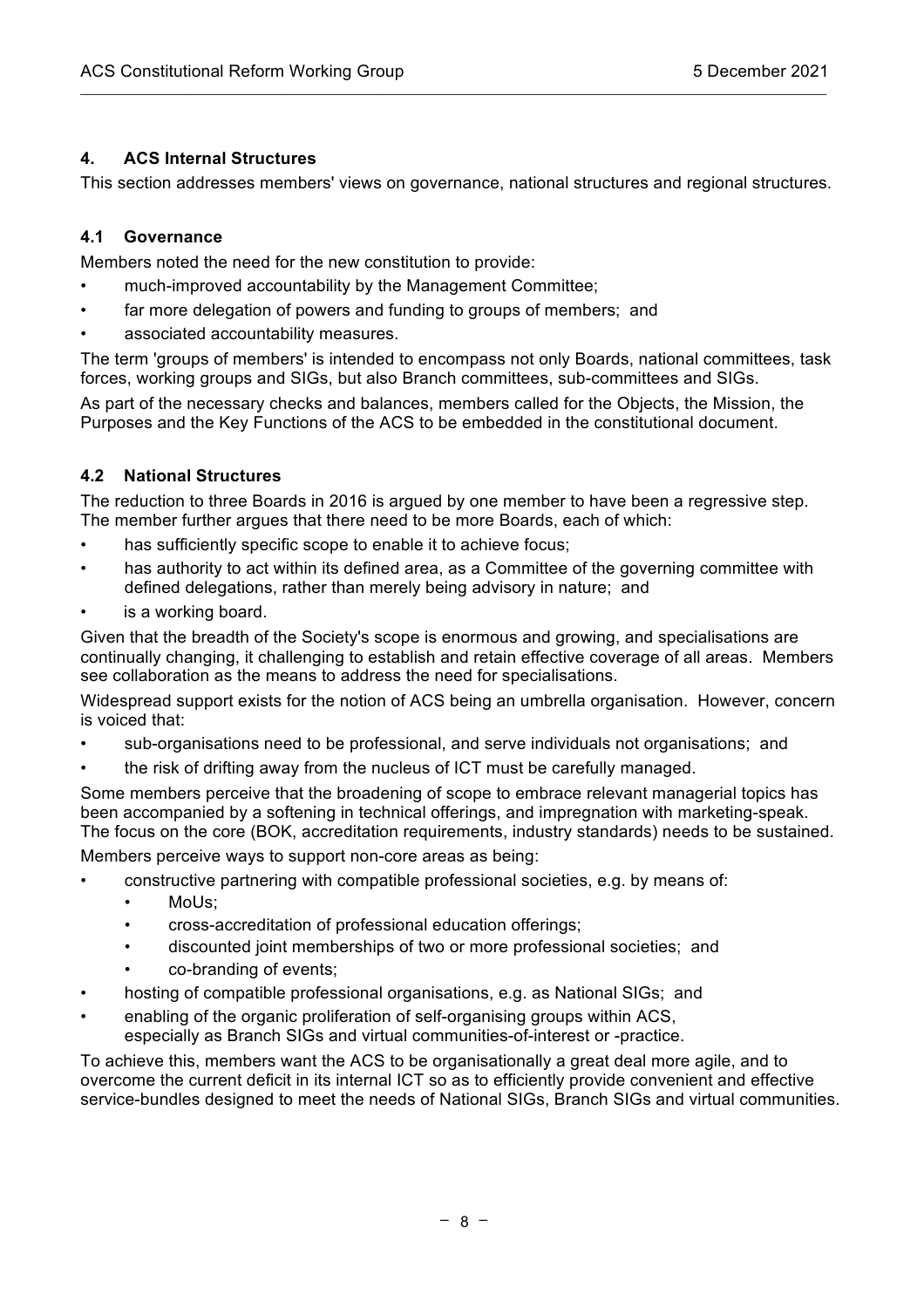### **4.3 Regional Structures**

Most of the members who participated see members as being the reason the Society exists, and the Society's priority, and, as noted earlier, most members strongly identify with their Branch.

 $\mathcal{L}_\mathcal{L} = \{ \mathcal{L}_\mathcal{L} = \{ \mathcal{L}_\mathcal{L} = \{ \mathcal{L}_\mathcal{L} = \{ \mathcal{L}_\mathcal{L} = \{ \mathcal{L}_\mathcal{L} = \{ \mathcal{L}_\mathcal{L} = \{ \mathcal{L}_\mathcal{L} = \{ \mathcal{L}_\mathcal{L} = \{ \mathcal{L}_\mathcal{L} = \{ \mathcal{L}_\mathcal{L} = \{ \mathcal{L}_\mathcal{L} = \{ \mathcal{L}_\mathcal{L} = \{ \mathcal{L}_\mathcal{L} = \{ \mathcal{L}_\mathcal{$ 

### **4.3.1 Branch Authority**

Whereas members' contributions to national activities are appropriately made through national committees, the feeling among the members who contributed was that Branch committees:

- know their local community;
- have the agility to respond to local needs;
- are close to State and Territory governments; and
- are close to professional societies, industry associations and educational institutions within the particular jurisdiction.

As a result, the Branch is seen as the part of the Society that members relate to, a primary source of events, activities, mentoring schemes and other services relevant to local members, and the primary conduit for members' engagement with ACS. In smaller Branches in particular, active participation of Branch members is necessary for these activities to happen.

ACS's federated model reflects the national model, and members aware of changes made in recent years argue that ACS must honour the provisions in the Rules.

Reflecting those perceptions, members call for devolved responsibility to Branch committees, and to Chapters and Branch SIGs, within a national framework. Those members see grass-roots agility, innovation and value-added activities at Branch level being enabled by financial and other delegations to Branch committees

Members see it as essential that decisions can be made by Branch committees. It is acknowledged that Branch committees must be accountable for their actions and their use of funds; but members see requirements that activities be predicted 3-15 months ahead as being impracticable, and as hindering effective member engagement. Budget creation is seen as a necessarily joint exercise, not as an imposition from above. Members perceive the centralisation of the last few years as having undermined member morale, and argue for discretionary funds within Branches to enable them to serve their members effectively.

One member put the view that members should be guaranteed a minimum level of uniform service, despite the small size of some Branches and Chapters. This requires cross-subsidies from the Branches that operate at considerable scale across to less densely-populated regions.

#### **4.3.2 Branch Relationship to National Office**

The members gave strong support for clear definition of responsibilities between Branch committees, Branch Managers and National Office, with far more devolution of power to Branche**s.** Multiple members say they want Branch managers and staff to work in support of Branch committees, within a national context, and not to direct Branch members.

A commonly-held view was that there is a disconnect between the needs of Branches and the orientation of ACS staff. An example that was cited was the prevention of committees from contacting their local members directly.

Matrix management, based on trust, collaboration and communication, is seen as an established technique that works in organisations of the size and degree of dispersion of the ACS. Members argue that a matrix management approach needs to be adopted, and reflected in re-worked job descriptions and KPIs.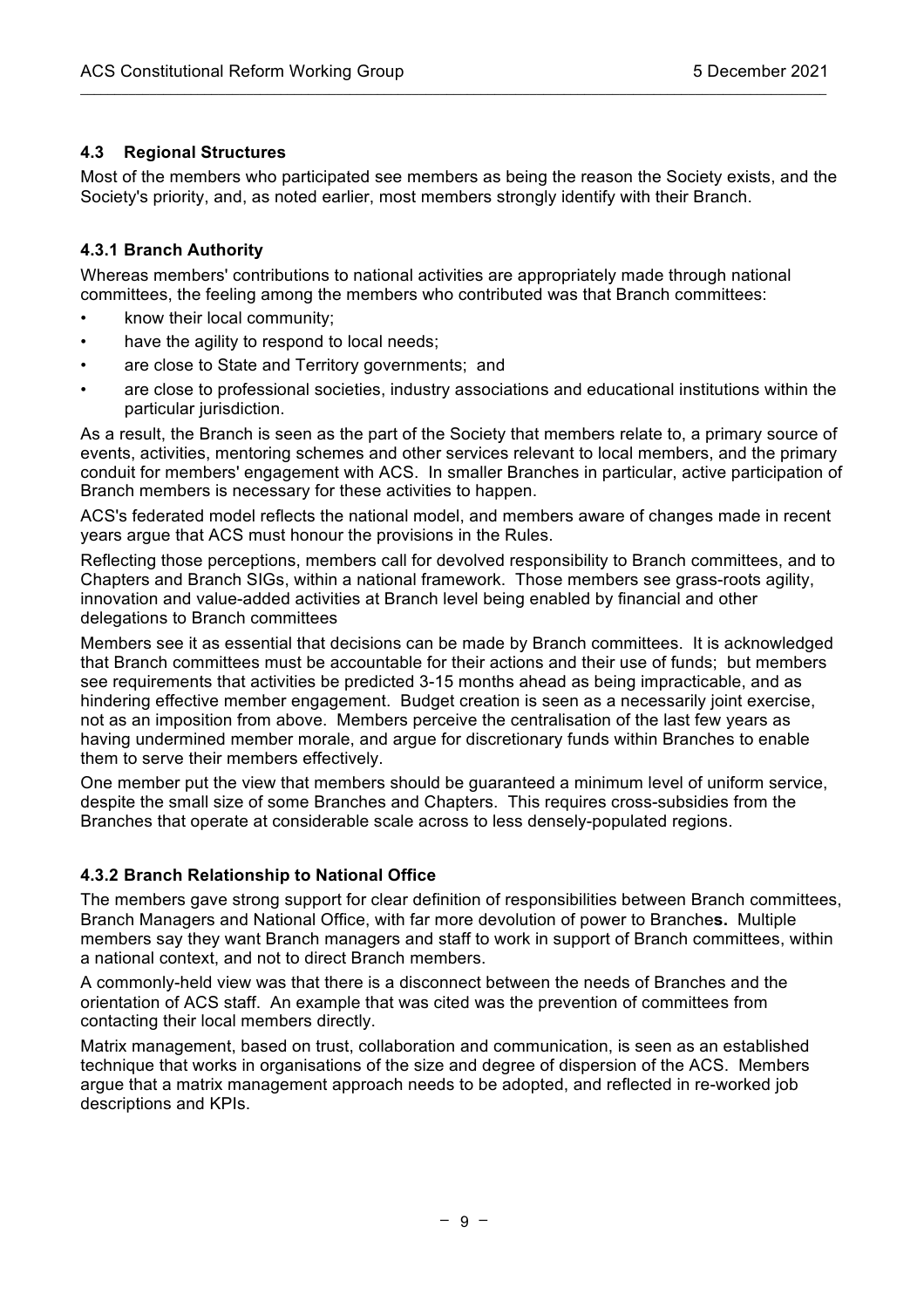#### **4.3.3 Chapters and Special Interest Groups**

Particularly in Queensland, Chapters are seen as vital to providing services to at least regional, rural and remote areas. They need Branch support. Further, some members argue that well-established Chapters need funding, with a budget and power to themselves initiate projects and activities, with oversight. North Queensland Chapter deplores the expropriation by national office of its hard-earned reserves of \$10,400.

 $\mathcal{L}_\mathcal{L} = \{ \mathcal{L}_\mathcal{L} = \{ \mathcal{L}_\mathcal{L} = \{ \mathcal{L}_\mathcal{L} = \{ \mathcal{L}_\mathcal{L} = \{ \mathcal{L}_\mathcal{L} = \{ \mathcal{L}_\mathcal{L} = \{ \mathcal{L}_\mathcal{L} = \{ \mathcal{L}_\mathcal{L} = \{ \mathcal{L}_\mathcal{L} = \{ \mathcal{L}_\mathcal{L} = \{ \mathcal{L}_\mathcal{L} = \{ \mathcal{L}_\mathcal{L} = \{ \mathcal{L}_\mathcal{L} = \{ \mathcal{L}_\mathcal{$ 

**SIGs** are seen by many contributing members as relatively informal organisational units that support professional and social networking, and information access and interchange, in a specialised area. SIGs have typically been oriented towards real-world / face-to-face activities, particularly addresses and panels with invited speakers, demonstrations and site-visits. Electronic channels have historically tended to be an adjunct rather than the heart of a SIG. Alternative terms are 'communities of interest (CoI)' and 'communities of practice (CoP)', and these may emphasise electronic channels more strongly than the conduct of events in a single location.

Members noted that SIGs offer benefits not only to members, but also to the Society as a whole by:

- acting as seeds of structures within ACS that reflect new specialisations;
- spawning additional pathways to CP;
- providing a basis for the establishment of a National SIG; and
- being a vehicle for formalising collaborative relationships with other suitable organisations.

Many members deplored the abolition of most SIGs in 2016-17. That destructive action is associated by many with the collapse in membership that has occurred during the last 5 years, with one arguing that it was emblematic of the manner in which the centralisation and bureaucracy has lost track of Branch members as people.

Members are convinced that SIGs need to, once again:

- be a key feature of Branch activities;
- be supported by modest in-kind and financial budgets;
- be welcoming of prospective as well as current members; and
- be authorised to work collaboratively with other organisations.

Some members underline the importance of an ACS platform that provides SIGs **and communities of interest with a** self-managed Web-presence, membership management, and communications services.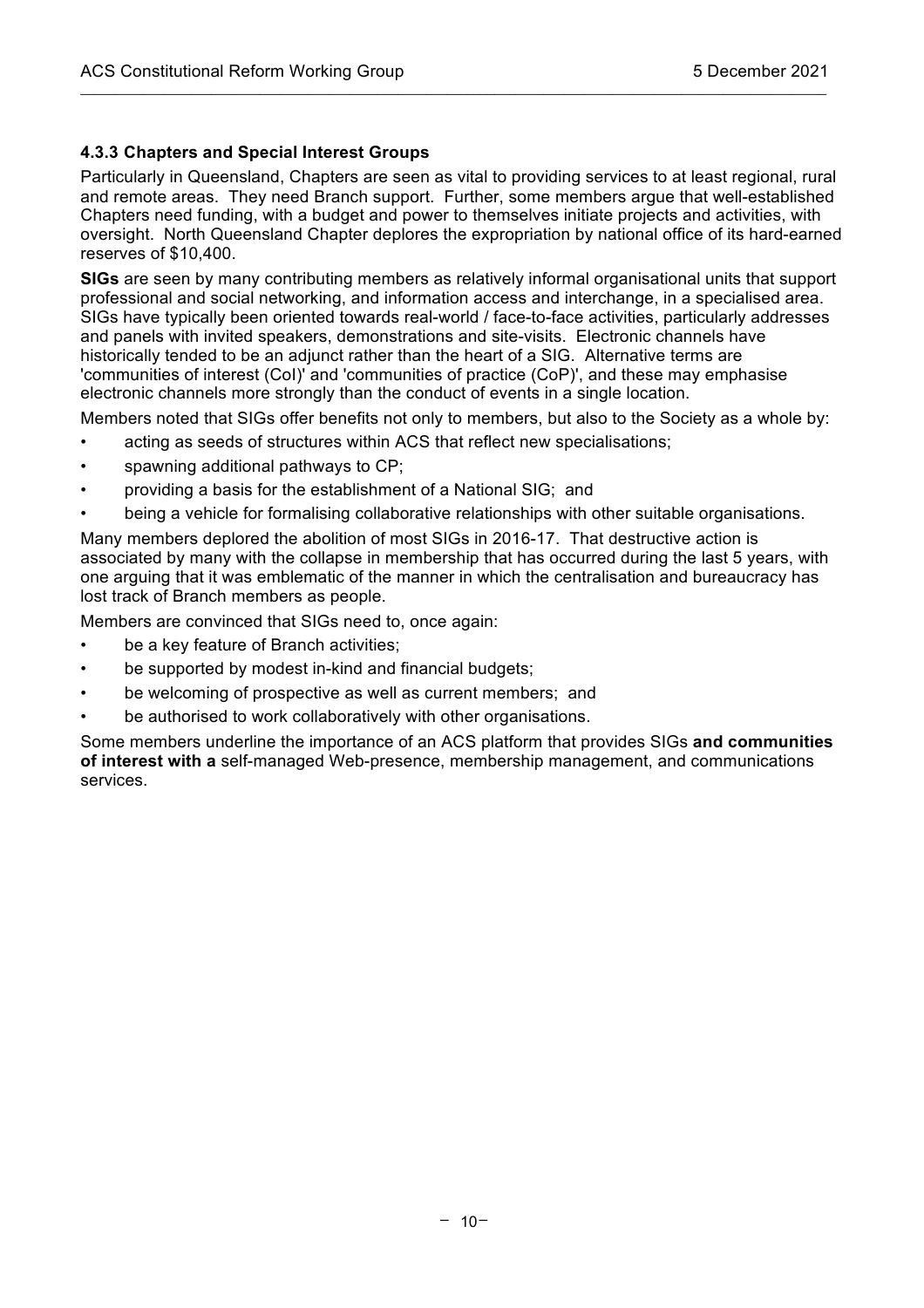# **5. The ACS Governing Committee**

This section draws together members' views on the governing committee, its membership, electoral structures, who has the right to vote, the powers of the governing committee, and means to ensure transparency, engagement and effective accountability, particularly of the governing committee and of the CEO (to deliver trustworthiness by the membership), and of other committees and staff (to ensure governability).

 $\mathcal{L}_\mathcal{L} = \{ \mathcal{L}_\mathcal{L} = \{ \mathcal{L}_\mathcal{L} = \{ \mathcal{L}_\mathcal{L} = \{ \mathcal{L}_\mathcal{L} = \{ \mathcal{L}_\mathcal{L} = \{ \mathcal{L}_\mathcal{L} = \{ \mathcal{L}_\mathcal{L} = \{ \mathcal{L}_\mathcal{L} = \{ \mathcal{L}_\mathcal{L} = \{ \mathcal{L}_\mathcal{L} = \{ \mathcal{L}_\mathcal{L} = \{ \mathcal{L}_\mathcal{L} = \{ \mathcal{L}_\mathcal{L} = \{ \mathcal{L}_\mathcal{$ 

To sustain neutrality and avoid confusion with existing usages within the ACS Rules, the term 'governing committee' is used rather than 'board', and 'governing committee member' rather than 'director'. The term 'groups of members' is used to refer to the many forms that a 'committee' can take and the many names that can be applied to them.

### **5.1 Composition**

Members see the governing committee's size as needing to be sufficient to achieve a spread of expertise, and to enable turnover without losing corporate memory, but without being unworkably big.

Many members argue that the CEO of a member-based and member-serving organisation should not be a member of the governing committee, but should have full rights of attendance and participation in the committee's activities.

Regarding eligibility to stand for election, there is a distinct preference for all Professional Division members to be eligible, but no other categories of member. The restriction of nominees to a narrow elite is strongly opposed, whether through constitutional provisions or a nomination committee.

However, members recognise the need for candidates to emphasise their qualifications and experience relevant to governing committee work. Support exists for ready access to opportunities to acquire experience through lower-level groups of members, and appropriate training courses.

Some members spoke approvingly of providing scope for a large majority of elected members to be able to be supplemented by a small number of suitably qualified external directors, but only in order to address any weaknesses in the committee's expertise matrix.

# **5.2 The Electoral Scheme**

Multiple contributing members see the need for measures to avoid dominance by the largest Branches, and by the largest capital cities. That problem is seen as inevitable if a simple scheme of one-professional-member / one-vote were to be adopted. Many members want the scheme to include both protection for and empowerment of Branches generally, but also for protection of smaller Branches against larger Branches. This results in a leaning towards a hybrid voting model, partly the conventional single-electorate, one-member/one-vote, and partly an 'electoral college' model. Some prefer a wholly 'electoral college' model, maintaining something like the present designed-in bias in favour of smaller Branches.

Multiple members want measures in place to address the risk of staff having a disproportionate impact on election results, particularly given the conflict of interest inherent in being both an employee and a member, and the scope for staff to be influenced by the CEO and governing committee members, and mobilised in favour of or against particular motions.

# **5.3 Effective Accountability Measures**

The majority view of contributors is that, for the professional society, conventional corporate governance norms represent a constraint to be taken into account, not an objective. A key requirement of the governance structures and processes is that trustworthiness of the governing committee is assured by placing appropriate powers in the hands of the membership. Members want influence well beyond merely voting for members of the governing committee. That can be achieved by establishing several layers of regulatory measures.

Multiple members support the argument that the constitutional document needs to embody the standards against which the appropriateness of decisions of the governing committee are assessed. This includes the Society's mission, purposes and key functions; the Code of Ethics; and the principles for determining the allocation of surplus.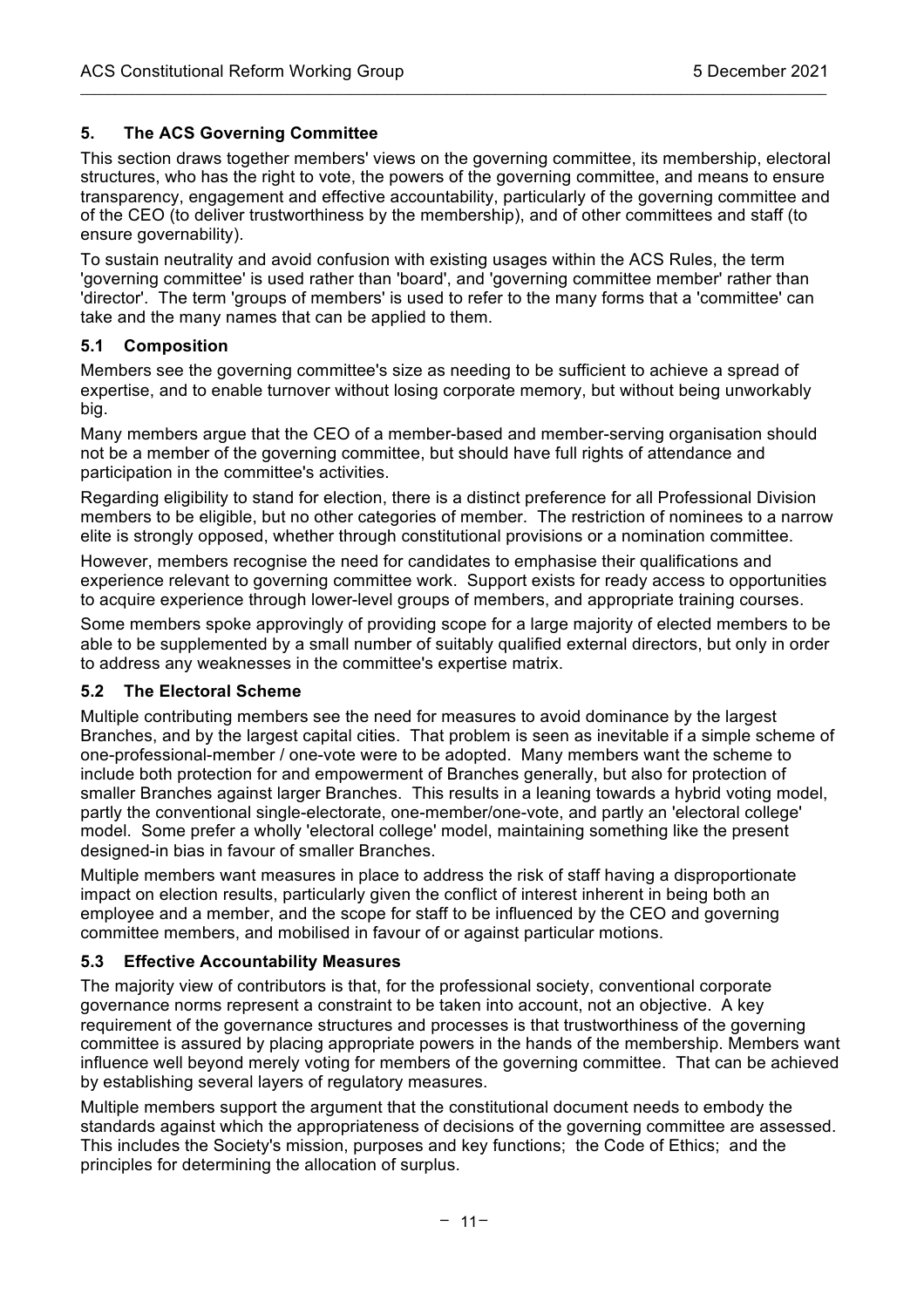**Transparency** is seen as the most basic requirement, and its absence as being a major reason for the recent collapse in trust. Members want the culture of information suppression to be overcome, and the norm of late, vague and even no responses to questions replaced by sensible answers to sensible questions. Beyond communication, **Explanation** of the reasons for decisions is essential.

 $\mathcal{L}_\mathcal{L} = \{ \mathcal{L}_\mathcal{L} = \{ \mathcal{L}_\mathcal{L} = \{ \mathcal{L}_\mathcal{L} = \{ \mathcal{L}_\mathcal{L} = \{ \mathcal{L}_\mathcal{L} = \{ \mathcal{L}_\mathcal{L} = \{ \mathcal{L}_\mathcal{L} = \{ \mathcal{L}_\mathcal{L} = \{ \mathcal{L}_\mathcal{L} = \{ \mathcal{L}_\mathcal{L} = \{ \mathcal{L}_\mathcal{L} = \{ \mathcal{L}_\mathcal{L} = \{ \mathcal{L}_\mathcal{L} = \{ \mathcal{L}_\mathcal{$ 

The next level is **Engagement**, which members want to feature meaningful opportunities to provide input, and to see that it is reflected in the decision-making process. In the case of significant initiatives, explanation and engagement are seen as being essential prior to the governing committee entering into commitments. Within this layer, one member proposed a key governance mechanism as being the capacity of each Branch committee to pass **a motion of concern**, or **a motion of serious concern** – the first category being communicated to the governing committee, and the second category being communicated to the membership generally.

Some categories of decision are seen as being sufficiently important that they warrant **Endorsement or Ratification** by the membership, by (electronic) vote of the Professional Division members. This is at the level of 'strong advice' by the members, i.e. a plebiscite. Some categories of decision, with particular reference to membership grades and the Code of Ethics, are seen by some members as requiring **Approval** by the membership (by electronic vote), equivalent to a referendum.

The uppermost-layer regulatory measure is the well-established mechanism of **a Motion of No Confidence in the governing committee**, **as the mechanism of last resort**, with the previous governance features intended to be sufficient to achieve the resolution of issues. The consequence of passage of such a motion is a spill of positions and the entering of caretaker mode pending the completion of the election process.

Proposals were put that the proportion of the membership needed to trigger consideration of a Motion be readily achievable, and that any two Branch committees can trigger a General Meeting.

Members want **the Minutes of governing committee meetings** to be published, including information about initiatives under discussion, such as new business-lines. Members acknowledge the need for a small minority of details to be recorded in an unpublished section of the Minutes.

#### **5.4 The Matters of Greatest Importance to Members**

Contributing members acknowledge that there are hard choices to be made about which things are to be delegated to the governing committee by the membership, versus published-to-members-inadvance, versus consultative-with-plebiscite, versus put to determinative-member-vote / referendum.

As regards which matters and/or documents need to be strongly influenced by members rather than delegated to the governing committee, those most frequently raised were the Society's mission, purposes and key functions; the Code of Ethics; membership arrangements, grades and eligibility requirements; major initiatives, particularly those relating to business-lines; and powers and resourcing of Branches and Chapters.

#### **5.5 Delegation to and Accountability of Groups of Members**

Appropriate separation of powers between groups of members and employed staff is seen as being important, with strategy and policy delegated to groups of members rather than staff, and with groups of members supported by staff and not directed by them. Operational matters, on the other hand, need to be delegated to staff rather than groups of members.

Members see the need for delegations to groups of members to be anchored in the constitutional document, and to facilitate decision and action by delegated groups rather than impeding them and even reducing them to mere advisory roles, as current arrangements do.

Members also want delegations to Branches to be embedded in the constitutional document. Matters that came to attention during consultations are leadership of interactions with State and Territory governments and agencies; direction of strategy and policy aspects of local activities and programs; budget management, with a discretionary component to ensure agility; the direction of local staff, consistent with policies set at national level, and workplace law; and management of regional PPP partners.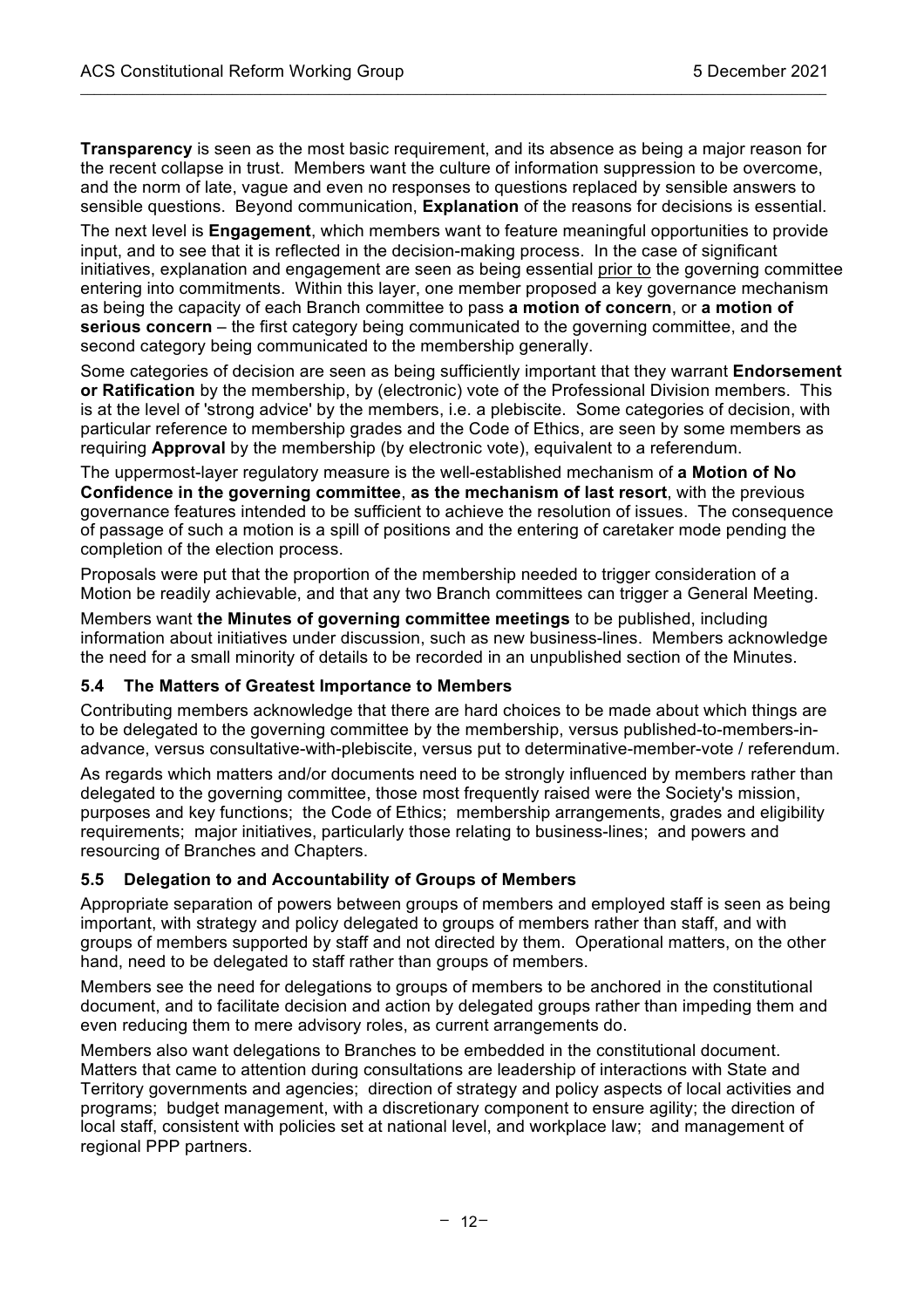# **Conclusions**

This Report has summarised the input of 160 members submitted through multiple channels, some of them written submissions, others verbal comments in live, video and hybrid events, plus hundreds of typed comments in asynchronous but interactive mode in an online forum. There was diversity, but also a great deal of commonality in themes, sentiments, and specific points made.

 $\mathcal{L}_\mathcal{L} = \{ \mathcal{L}_\mathcal{L} = \{ \mathcal{L}_\mathcal{L} = \{ \mathcal{L}_\mathcal{L} = \{ \mathcal{L}_\mathcal{L} = \{ \mathcal{L}_\mathcal{L} = \{ \mathcal{L}_\mathcal{L} = \{ \mathcal{L}_\mathcal{L} = \{ \mathcal{L}_\mathcal{L} = \{ \mathcal{L}_\mathcal{L} = \{ \mathcal{L}_\mathcal{L} = \{ \mathcal{L}_\mathcal{L} = \{ \mathcal{L}_\mathcal{L} = \{ \mathcal{L}_\mathcal{L} = \{ \mathcal{L}_\mathcal{$ 

The discussion was about **what principles should drive the development of a replacement constitutional document for the professional society**. Structure was provided by means of a Consultation Document and a Question List, but it was made clear that these were intended as conversation-starters, not as a means of limiting the topics of conversation. Some input did indeed go beyond the structure provided, but by and large the suggested structure provided a framework satisfactory to the participants.

The nature of the comments fell into several categories:

- In some segments, members' input was confirmatory of the *status quo*;
- in others, members suggested some modest adaptations;
- In multiple segments, however, disappointment and disgruntlement and in many cases serious dissatisfaction with the changes in the Society over the last 5-10 years resulted in demands for:
	- the reversal of practices that have been imposed, and that members see as being in breach of the spirit and even the letter of the current Rules; and
	- new constitutional provisions significantly different from those that are currently in place.

#### **Our Profession, Professionals and the Professional Society**

The first section of the Report addressed the ongoing importance of the Society, its orientation towards people as members, and its commitment to members and thereby to society as a whole. Members note the challenges involved in the formation of public policy. Also of considerable concern are clusters of matters relating to membership grades, and to the crucial role of Branches.

#### **ACS Activities**

The second section called for values, mission and purposes to underpin all **ACS activities**. Members highlight many of the Society's key functions as requiring attention, and the need to recover strategic alignment of the organisation's priorities with the professional membership.

#### **ACS Business Lines**

In the third section, members identify the principles that they believe need to determine what additional activities are undertaken. Central among them is the requirement that they generate surplus that can be applied to the key functions. Whereas innovation needs to be supported, many members do not accept incubators as being an appropriate business-line, unless it is fully-funded. As regards industry associations, engagement with them is seen as being important, but hosting them is seen as generating a serious conflict between the professional Society's values and those of advocacy organisations for corporations' interests.

#### **ACS Internal Structures**

In the fourth section, distrust in the previous governing committee as a result of its behaviour c. 2017-2020 results in calls for far greater and far more effective accountability mechanisms. In addition, the need is expressed for winding back of the dominance of the CEO and staff that developed over the last decade, which has muted member contributions.

On the other hand, guarded enthusiasm exists for the recently-emerged ideas concerning ACS as an umbrella organisation. Constructive partnering with other professional bodies, hosting of others, and the enablement of organic emergence of internal professional groupings, are all welcomed. However, this initiative needs to be accompanied by the replacement of ossifying bureaucratic processes with delegated decision-making and agility; and supporting IT platforms are needed.

Many members feel strongly that regional structures need to be freed up and empowered. They say that Branch committees need delegations and flexible budgets, and that staff arrangements need to